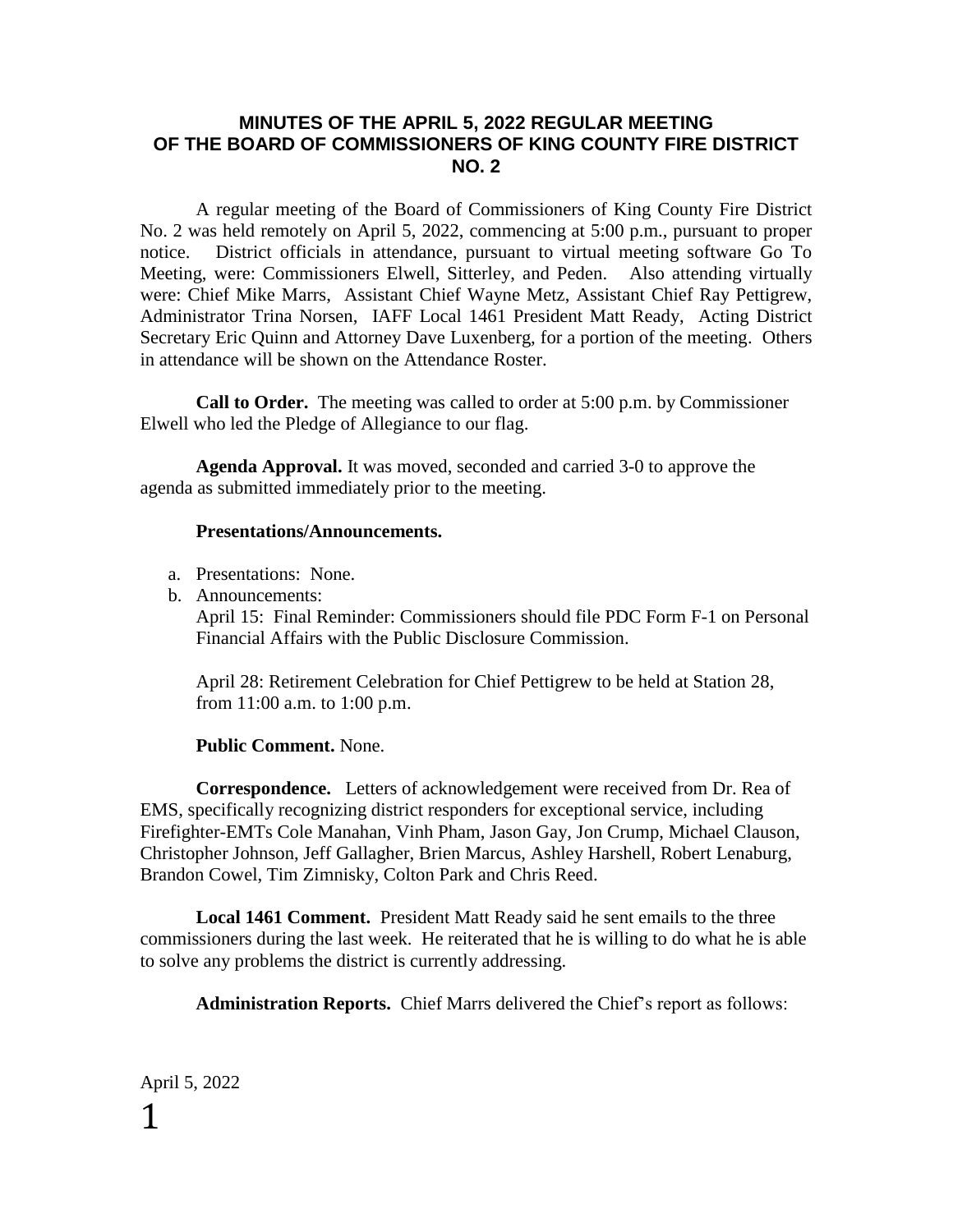**Facilities.** The agenda packet includes a contract for architect services for tenant improvements at Station 19. There is a motion suggested under New Business to approve this contract.

**Equipment.** The Chief worked with legal counsel Joseph Quinn on apparatus purchases; there will be a motion under New Business pertaining to these purchases.

**Personnel.** The Retirement Celebration for AC Pettigrew will be on April 28th.

The District will be moving Captains Tim Zimnisky and Jason Gay to Inspector positions to fill vacancies left open by Ray Desmarais' promotion. The District is also transferring Captain David Jason to a position in Logistics.

There is a motion under New Business to make conditional offers of employment to three firefighters who will attend the August academy if accepted.

The District has placed an employee on administrative leave pending a psychological fitfor-duty evaluation. Commissioners may contact Chief Marrs for further details.

**Events.** Chief Marrs presented the Covid-19 update and said Dr. Rea will be providing updated guidance on masking and other Covid-related items.

**Consent Agenda.** The Consent Agenda, all of which was approved 3-0, upon a motion made by Commissioner Sitterley and seconded by Commissioner Peden, consisted of the Chief's Report and the meeting minutes of the regular meeting of March 15, 2022.

**Unfinished Business.** None.

#### **New Business. Motion: Correction of March 15, 2022 Motion on Assistant Chief/Fire Marshal Position.**

Commissioner Sitterley moved, and Commissioner Peden seconded, a motion to authorize Chief Marrs to negotiate an employment contract with Ray Desmarais for the position of Assistant Chief/Fire Marshal to be effective May 1, 2022. The promotional appointment is contingent upon successful negotiation of an employment contract, and the appointee is subject to a six-month probationary period. Motion carried 3-0.

#### **Motion: Approval of Integrus Agreement.**

Commissioner Sitterley moved, and Commissioner Peden seconded, a motion to approve and authorize Chief Marrs to sign the agreement with Integrus Architecture, PS for Station 19 building improvements, for an amount not to exceed \$67,811.00, per Article 11.1 of the agreement. Motion carried, 3-0.

April 5, 2022 2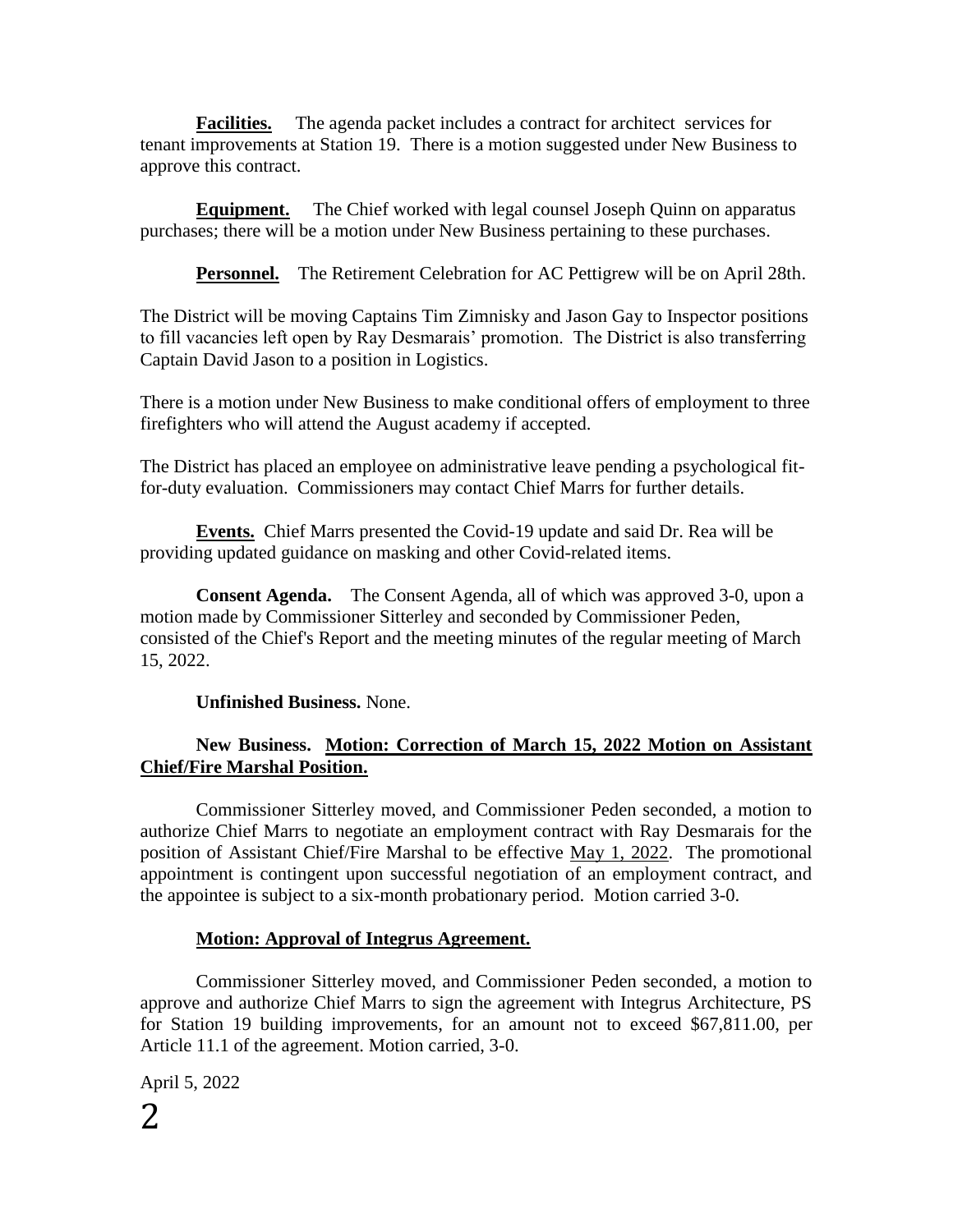#### **Motion: Professional Services Agreement for Continuing Basic Training.**

Commissioner Sitterley moved, and Commissioner Peden seconded, a motion to approve the Professional Services Agreement with Jeffrey Allen, to provide Continuing Basic Training (CBT) and Quality Assurance/Quality Improvement (QA/QI) Services, for a price not to exceed \$13,200 (\$3,300 per quarter) over the term of the Agreement. Agreement expires on December 31, 2022. The board discussed the history of EMT training at the district and how this agreement will improve that. Motion carried, 3-0.

#### **Motion: Equipment Purchases for New Apparatus.**

Commissioner Sitterley moved, and Commissioner Peden seconded, a motion to approve the purchase of equipment for the new apparatus, as itemized on the attached listing for Fire Equipment, Technology, Striping, No Smoke, and Additional Miscellaneous Equipment. All purchases are less than the applicable bid threshold, and will be purchased using the current MRSC vendor list. Motion carried, 3-0.

#### **Motion: Conditional Employment Offers to Three Firefighters.**

Commissioner Sitterley moved, and Commissioner Peden seconded, a motion to authorize Chief Marrs to make conditional offers of employment to Timothy Lee, Nicholas Ricci, and Liam Walsh, to be effective August 15, 2022. These conditional offers of employment are subject to each candidate's successful completion of a background check, medical and psychological tests, drug screen or test, and completion of fire academy. All appointees shall serve an 18-month probationary period. Seniority ranking will be based on the numerical position of each candidate on the entry level hiring list, as listed hereinabove. Motion carried, 3-0.

**Executive Session:** Chair Elwell announced a need for an executive session to review the performance of a public employee, pursuant to RCW  $42.30.110(1)(g)$  and RCW 42.30.110(1) (i) to discuss potential litigation with legal counsel, who was present, when public knowledge regarding the discussion would be likely to result in an adverse legal or financial consequence to the district. Chief Marrs said the Board would need 30 minutes in executive session. The Board convened into executive session at 5:25 p.m., but at 5:55 p.m. the Board announced an extension for an additional 30 minutes. The session ended at 6:25 p.m. and the board reconvened in open session at 6:26 p.m.

#### **Good of the Order.** None.

**Adjournment.** Pursuant to motion, the meeting was adjourned at 6:26 p.m.

**Attachments.** Attached to these Minutes are copies of: 1. the Meeting Notice

April 5, 2022 3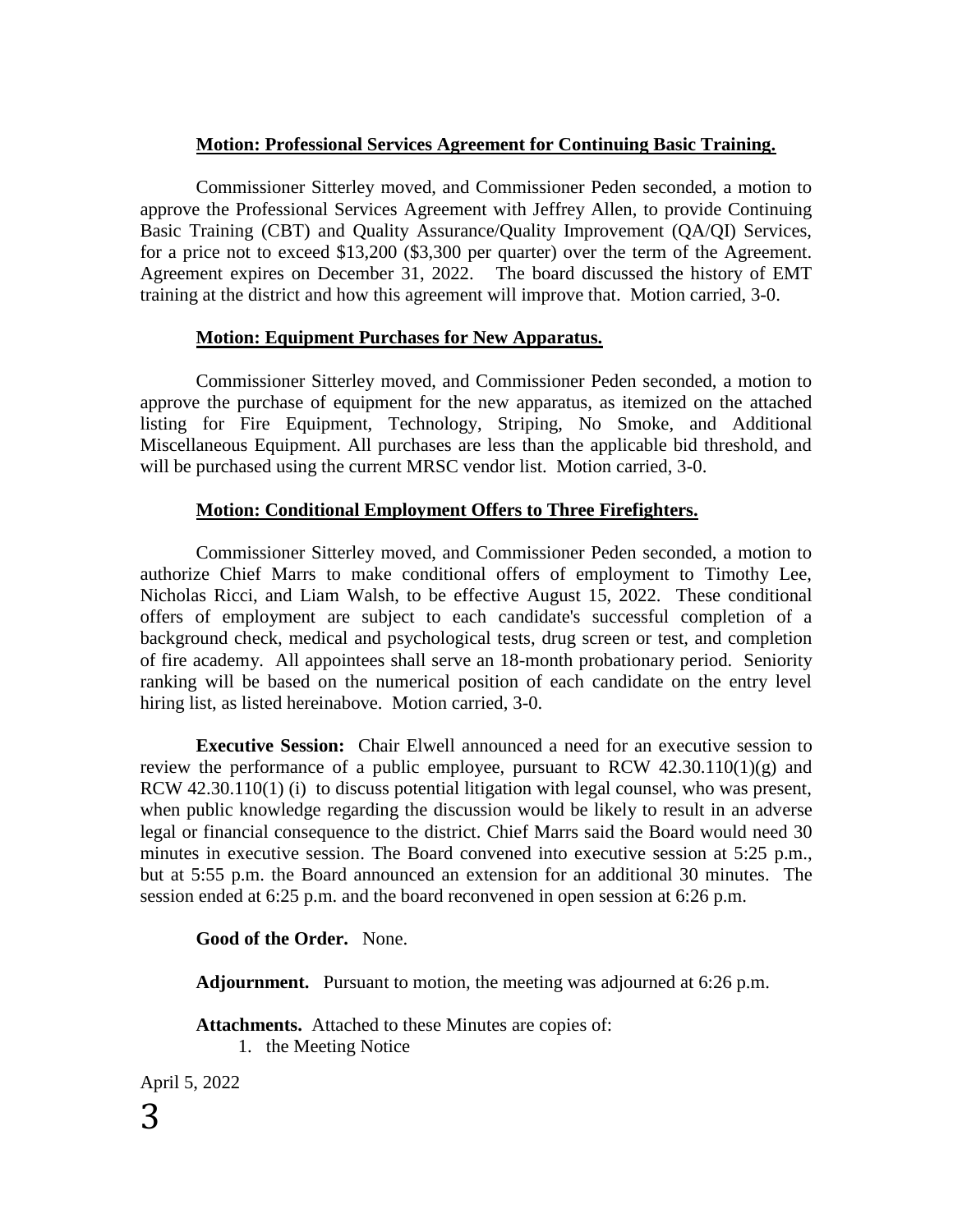- 2. the Meeting Agenda
- 3. the Attendance Roster
- 4. apparatus purchase list
- 5. professional services agreement (CBT)
- 6. architect contract for Integrus

Minutes Approved: **April 19, 2022.**

[)CID4 [\\_\\_\\_\\_\\_\\_\\_\\_\\_\\_\\_\\_\\_\\_\\_\\_\\_\\_\\_\\_\\_\\_\\_\\_\\_](https://na4.documents.adobe.com/verifier?tx=CBJCHBCAABAA52DUvdgEqp75L0RT71z7I1FuFc6NpiwH) Chris Elwell (Apr 20, 2022 21:02 PDT)

Chris Elwell Chairman

Attest:

 $\frac{JosephF. Quinn}{JosephF. Quinn (Apr 25, 2022 09:28 PDT)}$ 

Joseph F. Quinn, District Secretary Ted Sitterley

Commissioner

 $\frac{Rudy$  Peden<br>Rudy Peden (Apr 20, 2022 16:36 PDT)

Rudy Peden Commissioner

April 5, 2022 4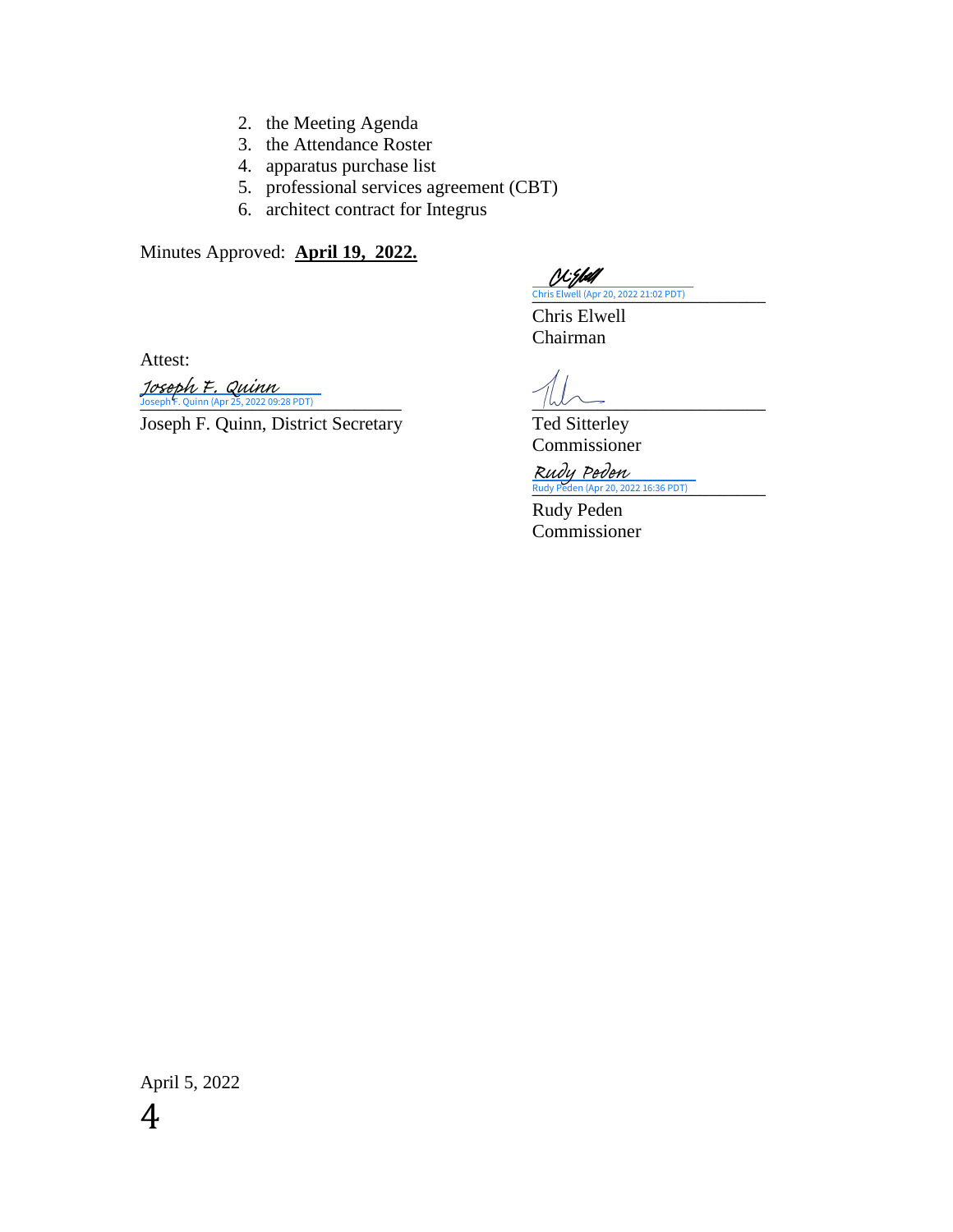# Minutes of the April 5, 2022 Board Meeting

Final Audit Report 2022-04-25

| $2022 - 04 - 20$                             |
|----------------------------------------------|
| Trina Norsen (tnorsen@king2fd.org)           |
| Signed                                       |
| CBJCHBCAABAA52DUvdgEqp75L0RT71z7I1FuFc6NpiwH |
|                                              |

## "Minutes of the April 5, 2022 Board Meeting" History

- **D** Document created by Trina Norsen (tnorsen@king2fd.org) 2022-04-20 - 3:40:26 PM GMT
- $\boxtimes$  Document emailed to Chris Elwell (celwell@king2fd.org) for signature 2022-04-20 - 3:41:10 PM GMT
- Document emailed to Ted Sitterley (ted.sitterley@us.belfor.com) for signature 2022-04-20 - 3:41:10 PM GMT
- Document emailed to Rudy Peden (firesta33@yahoo.com) for signature 2022-04-20 - 3:41:10 PM GMT
- Document emailed to Joseph F. Quinn (joequinn@firehouselawyer.com) for signature 2022-04-20 - 3:41:10 PM GMT
- **Email viewed by Ted Sitterley (ted.sitterley@us.belfor.com)** 2022-04-20 - 3:41:16 PM GMT
- $\mathscr{O}_\bullet$  Document e-signed by Ted Sitterley (ted.sitterley@us.belfor.com) Signature Date: 2022-04-20 - 3:45:48 PM GMT - Time Source: server
- **Email viewed by Chris Elwell (celwell@king2fd.org)** 2022-04-20 - 4:51:41 PM GMT
- **Email viewed by Rudy Peden (firesta33@yahoo.com)** 2022-04-20 - 11:35:51 PM GMT
- Co Document e-signed by Rudy Peden (firesta33@yahoo.com) Signature Date: 2022-04-20 - 11:36:19 PM GMT - Time Source: server
- **Email viewed by Joseph F. Quinn (joequinn@firehouselawyer.com)** 2022-04-21 - 3:18:50 AM GMT

### **Adobe Acrobat Sign**